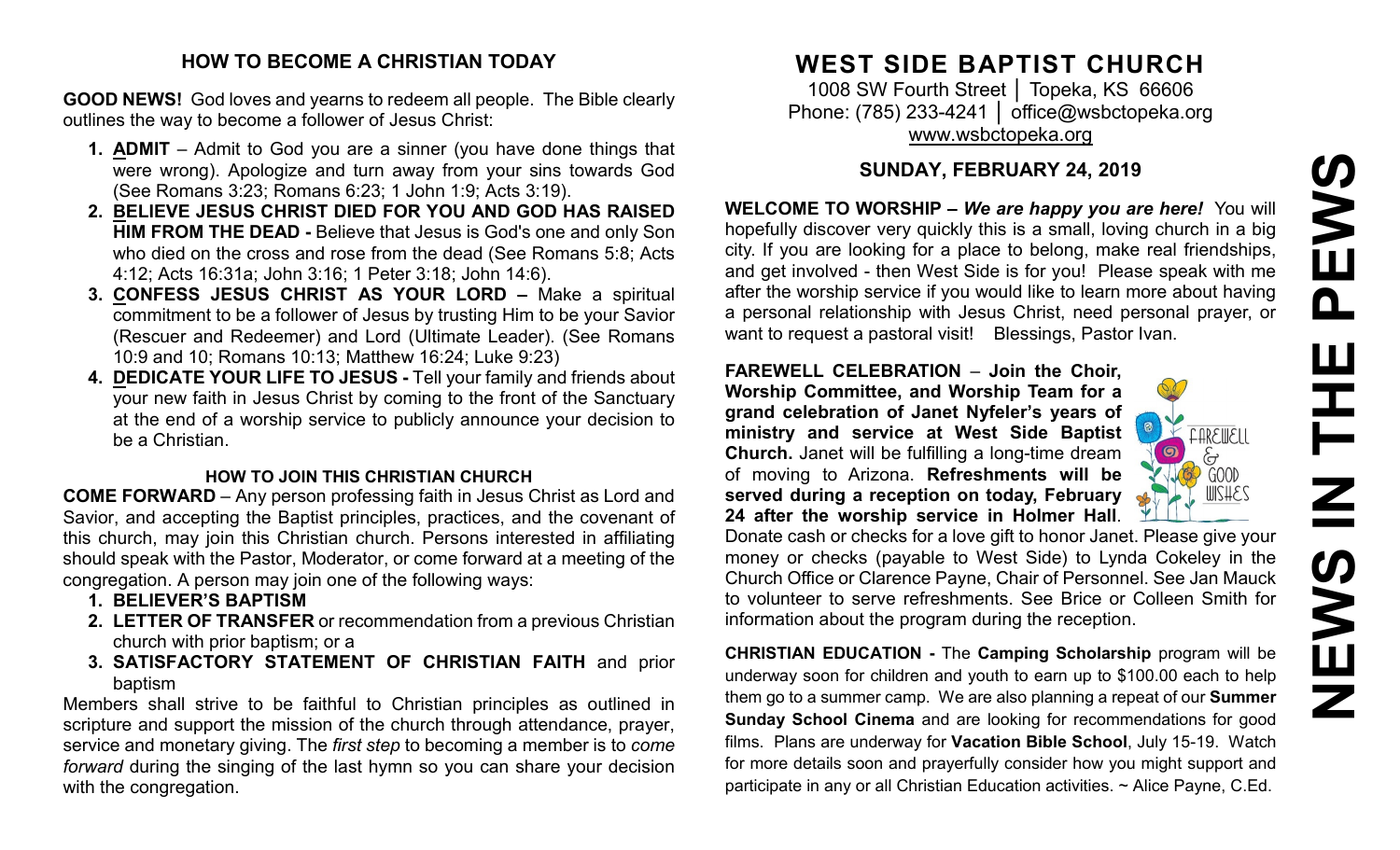**BIBLE STUDY -** Come for the one-hour small group study of the biblical book **"FIRST PETER" on Wednesdays at 10:30 am in Holmer Hall**. Bible studies are free and open to the public.

#### **CHILDRENS ACTIVITY BAGS AND BULLETINS – We are**

**glad to have children in worship!** Activity bags filled with coloring pages, crayons, and other items are available for preschool and elementary-aged children near the sanctuary door. **Enjoy the bags and children's bulletins**. Please take



home your artwork. Place the bags on the front pew after the worship service so we can restock them.

**REMEMBER MEMBERSHIP CAMPAIGN –** On the first Sunday of the new



church year (December thru November) 2018- 2019, members will be invited to come forward to renew their baptismal vows and membership covenant in the month they joined the congregation.

We rejoice with the following persons who call us their Church Family and West Side Baptist Church their spiritual home:

| Rogene Moody<br>$\bullet$           | Letter         | 02-27-1963 | 56 Years |
|-------------------------------------|----------------|------------|----------|
| Rebecca Poe<br>$\bullet$            | <b>Baptism</b> | 02-20-1972 | 47 Years |
| <b>Marilyn Allen</b><br>$\bullet$   | Letter         | 02-11-1973 | 46 Years |
| Don Morris<br>$\bullet$             | Letter         | 02-17-1988 | 31 Years |
| <b>Molly Morris</b><br>$\bullet$    | Letter         | 02-17-1988 | 31 Years |
| • Tyson Nickoley                    | <b>Baptism</b> | 02-10-1993 | 26 Years |
| <b>Michelle Decker</b><br>$\bullet$ | Letter         | 02-22-2004 | 15 Years |
| • Larry Dell                        | Letter         | 02-22-2004 | 15 Years |
| • Shirley Dell                      | Letter         | 02-22-2004 | 15 Years |
| Mark Calloway Sr.<br>$\bullet$      | <b>Baptism</b> | 02-18-2007 | 12 Years |
| Jack Janway<br>$\bullet$            | Letter         | 02-18-2018 | 01 Years |
| Nelda Janway<br>$\bullet$           | Letter         | 02-18-2018 | 01 Years |

Please check the Membership Roster on the bulletin board to verify your baptism membership date. Please give all corrections/changes to Lynda.

#### **WEEKLY CALENDAR**

#### **SUNDAY, FEBRUARY 24**

| $9:15$ am          | <b>Sunday School</b>   |
|--------------------|------------------------|
| $10:30$ am         | Worship Service (S)    |
| $12:00 \text{ pm}$ | Janet's Farewell Party |
| $3:00 \text{ pm}$  | Habitat for humanity   |

#### **MONDAY, FEBRUARY 25**

| $9:00 - 11:00$ am | <b>Baby Closet Ministry</b> |
|-------------------|-----------------------------|
| $6:00 \text{ pm}$ | DAR                         |

#### **TUESDAY, FEBRUARY 26**

| $6:00 \text{ pm}$ | Outreach Meeting (HH)          |
|-------------------|--------------------------------|
| $6:00 \text{ pm}$ | Capital City Men's Chorus (FH) |

#### **WEDNESDAY, FEBRUARY 27**

| $10:30$ am       | Bible Study (HH)                            |
|------------------|---------------------------------------------|
| $3:30 - 5:30$ pm | Fruit & Vegetable Food Pantry (FH)          |
| $5:00 - 7:00$ pm | <b>Baby Closet Ministry</b>                 |
| $5:30 - 6:00$ pm | WWW Supper (FH)                             |
| $6:00 - 7:00$ pm | <b>WWW Bible Club and Adult Bible Study</b> |
|                  |                                             |

#### **THURSDAY, FEBRUARY 28**

| $1:00 - 3:00$ pm | <b>Baby Closet</b> |
|------------------|--------------------|
|------------------|--------------------|

#### **FRIDAY, MARCH 1**

6:00 pm Board Game Night (HH)

#### **SATURDAY, MARCH 2**

1:00 pm Worship Team Practice

#### **SUNDAY, MARCH 3**

| $9:15$ am  | <b>Sunday School</b> |
|------------|----------------------|
| $10:30$ am | Worship Service (S)  |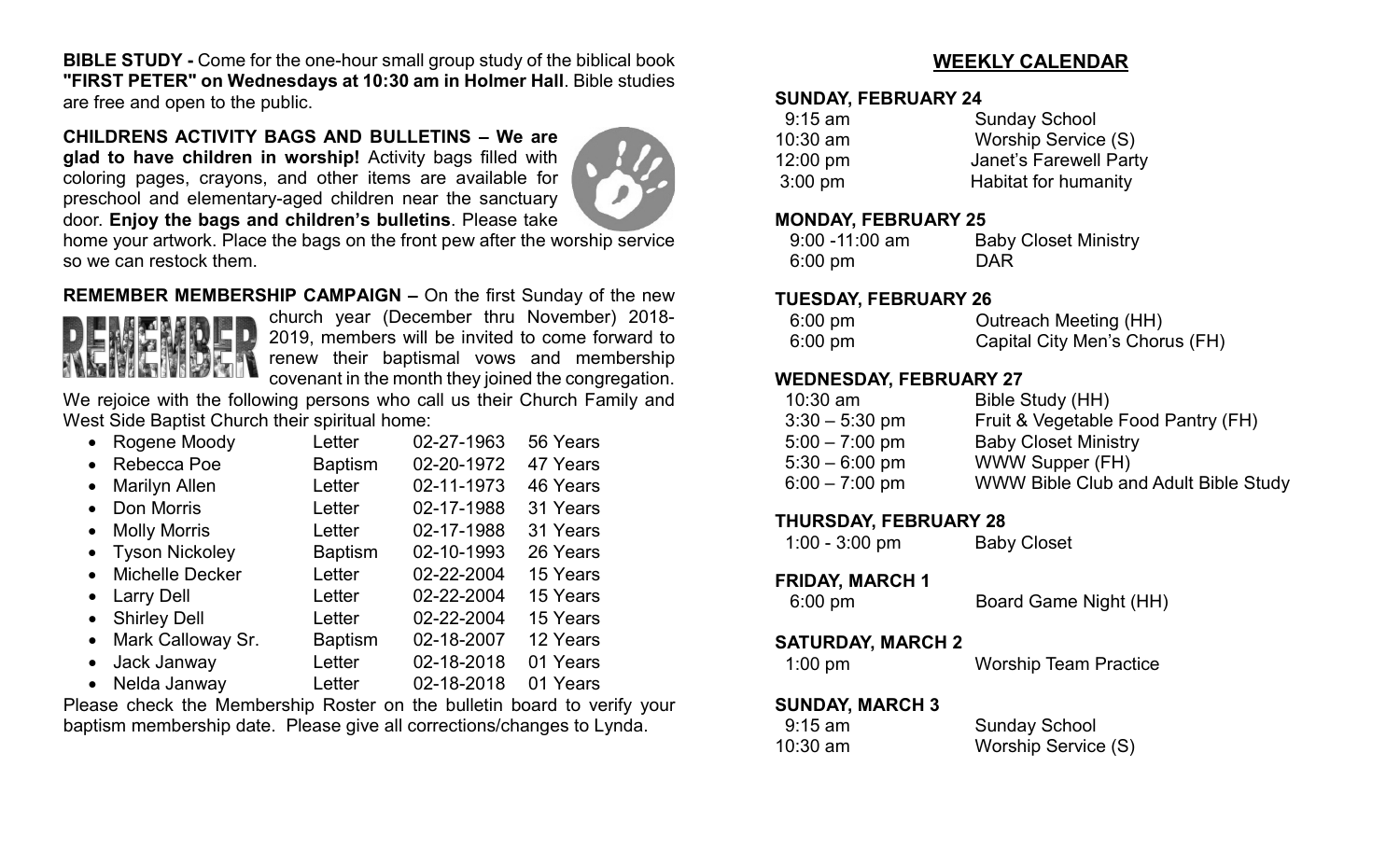#### **IN OUR THOUGHTS AND PRAYERS**

Al Carpenter – Healing for health concerns Bradley Carpenter – Healing for health concerns Harry and Pat Carpenter – Healing for health concerns Pat Carreno – Healing for health concerns Wayne Cottril – Healing for health concerns Guy Carreno - Healing for health concerns (Tony's brother) Esther Carrier - Healing for health concerns Emily Hersh – Travel and stay in Argentina Valarie Davis - Healing for health concerns (chemo) (Bev McCurdy's friend) Ernie and Judy Longstaff – Healing for health concerns David Martin and Family – Grief support Jan Mauck – Healing for health concerns (Feb. 18) Nancy May – Healing for health concerns Marie Merrifield – Healing for health concerns Don Morris - Healing for health concerns and Jonesy Becky and Terry Poe – Healing for health concerns Bob and Jill Roesler – Healing for health concerns Keith Springer – Healing for health concerns (Marianne Spano's brother) Lola Zab - Healing for health concerns (Marianne Spano's sister)

ABCUSA General Secretary – Dr. Lee Spitzer – health concerns ABC of the Central Region Ex. Minister – Dr. Gregg Hemmen and staff Ward Meade Neighborhood – newly elected President, Dawn Downing

#### **HOMEBOUND & CARE FACILITIES:**

\*Portia Allbert \*Etta Landis –Capital Ridge \*June Cunningham – Brewster Place \* \* Renea May \*Shirley & Larry Dell \*Rogene Moody \*Helen Farrar – Plaza West \*Ken Paslay – Brookdale \*Gerald Haney – \*Theo Penny \*Russ Hunter – \* \*Edward Perkins – Frazier H \*Mary Lou Johnson – Aldersgate \*Juanita Plankinton \*Alice Kieffer \*Hazel Smith-Tindall

**FRUIT & VEGETABLE FOOD PANTRY –** Free bread, fruits, and vegetables on **Wednesdays from 3:30 pm to 5:30 pm** or while supplies last**.** Volunteers are needed to help unload, set-up, and distribute food. **2018 Report: 6,389 individuals (3,263 adults, 2,417 children, plus 709 seniors) in 1,884** families received **34,519** pounds of free food and supplies. The Fruit & Vegetable Food Pantry will



be open on Wednesdays, February 6, 13, 20, and 27. *\*All food is available at no cost. Please donate reusable grocery bags.* We can no longer use the plastic bags.

**OUTREACH -** The Outreach and Evangelism Committee invites you to a **Board Game Night to be held in the Fellowship Hall on Friday, March 1, from 6:00 to 8:00 p.m.** Fifty board games will be available to choose from covering all age groups. If you have a favorite you wish to play, feel free to bring it. Popcorn, lemonade, and water will be available. You are welcome to bring your favorite snack. Thank you! ~ Jack Janway, Outreach & Evangelism

**SUNDAY SCHOOL -** Please join us for Sunday School at 9:15 am. **These are our class offerings:**

- Grades K-3 Colleen Smith & Becky Poe (Downstairs)
- Grades 4-8 Fran Seymour-Hunter & Pat Carpenter (2nd Floor)
- Grades 9-12 Standard Bible Lessons w/ Pastor Ivan (Youth Rm)
- Adult: Bible as Literature (DVD) Doug Mauck (Holmer Hall)
- Adult Philippians (DVD) Jack Janway (2<sup>nd</sup> Floor)
- Adult Women's Study w/ Rexanne Greuter (2<sup>nd</sup> Floor)

**HABITAT FOR HUMANITY -** Hello Faith Partners! We are pleased to inform you all that we will be dedicating The McKinley-Rose home (422 SW Taylor) on **Today, February 24 at 3:00 pm.** We will have the home blessing and short program followed by refreshments and tours. If you would like to provide something for the home dedication, please let me know as soon as possible. Sayla, Emmy and Ethan are so excited for this day to arrive and for the chance to thank you all for your support. All are welcome to attend (let's hope for good weather). **We still have two volunteer shifts open, Saturday 2/16 from 8- Noon and Wednesday 2/20 from 4:30 in addition to our regular Tuesdays and Thursdays.** Please let me know soon if your congregation would like to